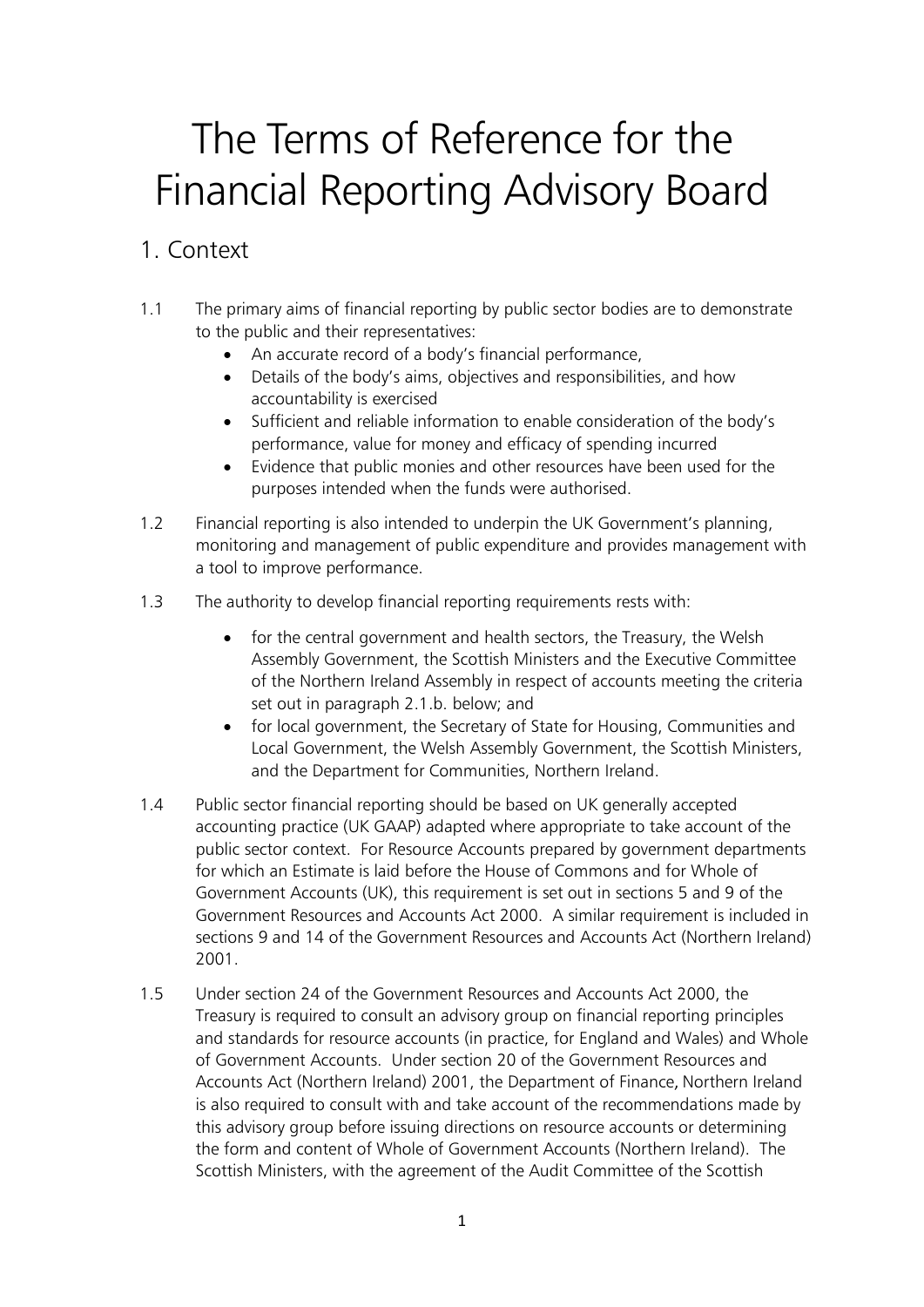Parliament, have determined that they should be similarly advised on such matters. The Financial Reporting Advisory Board will be the advisory group.

## 2. Terms of Reference

- 2.1 Responsibilities of the Board:
	- (a) The Board will provide independent advice to the Treasury, the Scottish Ministers, and the Executive Committee of the Northern Ireland Assembly.
	- (b) The Board will advise the Treasury, the Scottish Ministers, the Executive Committee of the Northern Ireland Assembly and the Welsh Assembly Government on the application of financial reporting standards and principles: (i) where the Treasury, the Executive Committee of the Northern Ireland Assembly and the Welsh Assembly Government are responsible for issuing reporting requirements in respect of:
		- Departmental resource accounts
		- Supply financed executive agencies
		- Non-departmental public bodies
		- Trading funds
		- Whole of Government Accounts
		- NHS trusts in England and Wales, and HSC trusts in Northern Ireland
		- NHS Foundation Trusts in England

(ii) where the Scottish Ministers are responsible for issuing reporting requirements in respect of:

- accounts falling under sections 19 and 20 of the Public Finance and Accountability (Scotland) Act 2000<sup>1</sup>.
- accounts of executive non-departmental public bodies where the Scottish Ministers have the power of direction
- (c) The Board will advise CIPFA/LASAAC<sup>2</sup>, which is responsible for developing the Code of Practice on Local Authority Accounting in the United Kingdom (the Code). The Code constitutes a 'proper accounting practice' under section 12 of the Local Government in Scotland Act 2003 and in England and Wales under section 21(2) of the Local Government Act 2003. In Northern Ireland, the Code's status and authority derive from accounts directions under article 24 of the Local Government (Northern Ireland) Order 2005.
- (d) The Board will decide how it reaches its conclusions.

**.** 

- (e) The Board's advice to the Scottish Ministers will be restricted to the technical rules of accounting and to minimum disclosure requirements. It will not extend to the format of accounts or to disclosures beyond the minimum requirements.
- (f) The Board's advice to the Executive Committee of the Northern Ireland Assembly will incorporate accounting, formatting and minimum disclosure requirements.

<sup>1</sup> Public Finance and Accountability (Scotland) Act 2000 is available from the Stationery Office or can be located on the web at: www.legislation.hmso.gov.uk

<sup>2</sup> The CIPFA/LASAAC Local Authority Accounting Code Board is a standing committee of the Chartered Institute of Public Finance and Accountancy (CIPFA) and the Local Authority (Scotland) Accounts Advisory Committee (LASAAC).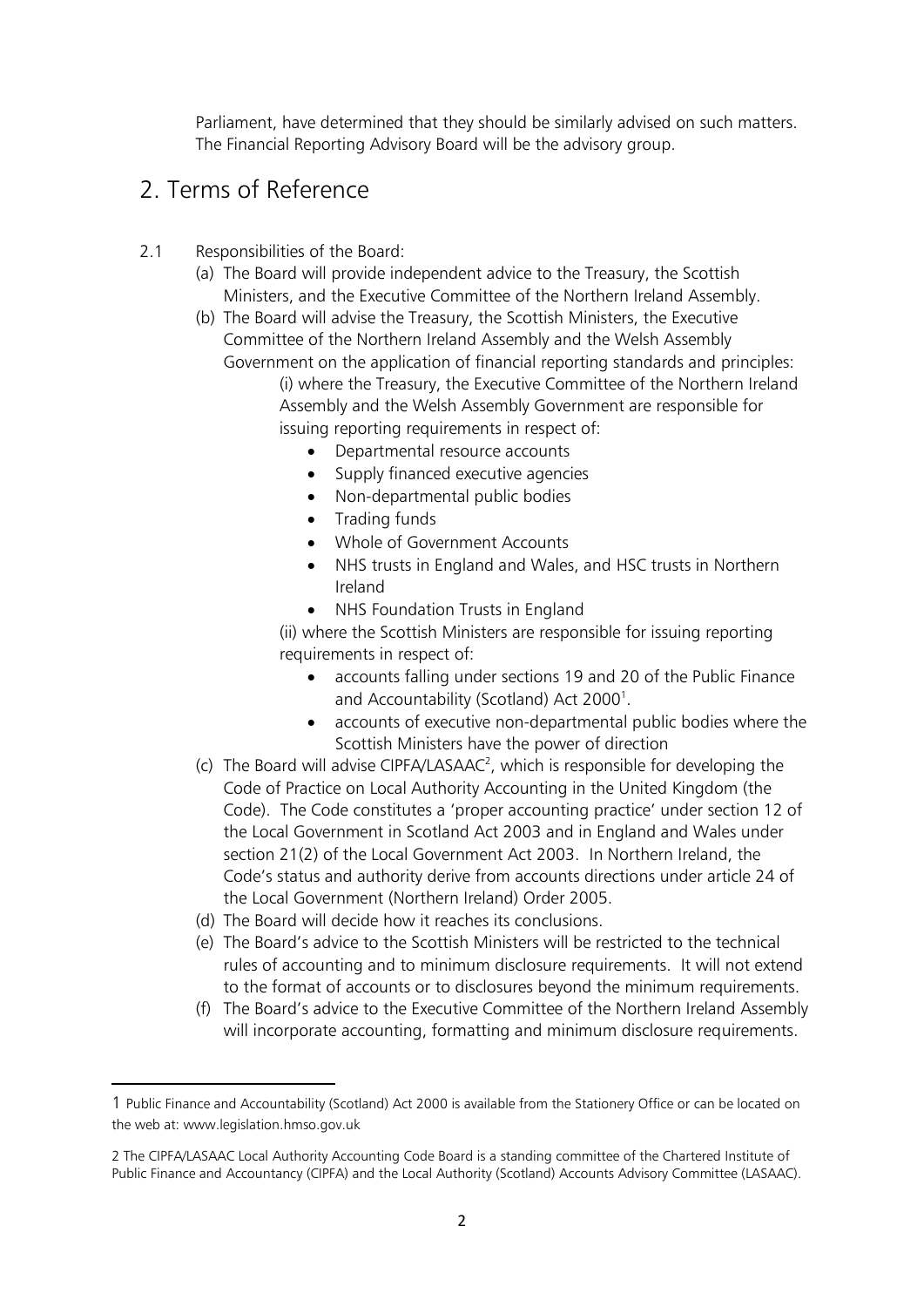- (g) The Board will examine all amendments to the guidance in respect of the bodies listed in (b) and (c) above, with the aim of ensuring that they comply with GAAP, and that departures or modifications from GAAP, due to public sector and spending control contexts, are fully explained and justified. The Board will also examine, with the same aim, amendments to accounts directions referred to the Board, issued by the Treasury, the Welsh Assembly Government, the Scottish Ministers and the Executive Committee of the Northern Ireland Assembly.
- (h) The Board will prepare an annual report of its activities, including its views on the changes made during the period to the accounting guidance, or, as appropriate, accounts directions, issued by the Treasury, the National Assembly for Wales, the Scottish Ministers and the Executive Committee of the Northern Ireland Assembly. in respect of bodies listed in 2.1 (b) above and the Code, and will send a copy of its report direct to the Committee of Public Accounts and the Treasury Select Committee of the UK Parliament, the Welsh Assembly Government, the Scottish Ministers, the Executive Committee of the Northern Ireland Assembly.
- 2.2 The Treasury, (in conjunction with the Department of Health and Social Care in respect of NHS trusts in England and the Independent Regulator of NHS Foundation Trusts in respect of NHS Foundation Trusts in England), the Welsh Assembly Government, the Scottish Ministers, the Executive Committee of the Northern Ireland Assembly and CIPFA/LASAAC in respect of local authorities in England, Wales, Scotland and Northern Ireland:
	- (a) will ensure that all relevant matters, including proposed changes to the guidance or, as appropriate, accounts directions, in respect of accounts meeting the criteria in 2.1 (b) above and the Code, are brought to the Board's attention within a reasonable time. Changes to International Financial Reporting Standards and other elements of GAAP that affect such guidance or accounts directions will, as far as possible, be brought to attention in sufficient time to enable their implementation, as appropriate, within the same timescale as changes are to be made generally;
	- (b) will examine all issues raised by the Board within its terms of reference;
	- (c) will consider all advice received from the Board.
- 2.3 The Treasury, the Scottish Ministers, and the Executive Committee of the Northern Ireland Assembly, will formally lay the Board's report before the House of Commons, the Scottish Parliament and the Northern Ireland Assembly respectively. The Welsh Assembly Government submits the report to the Audit Committee of the National Assembly for Wales.
- 2.4 The Board will undertake a review of its effectiveness at least once every three years.
- 2.5 The Treasury will provide the secretariat to the Board.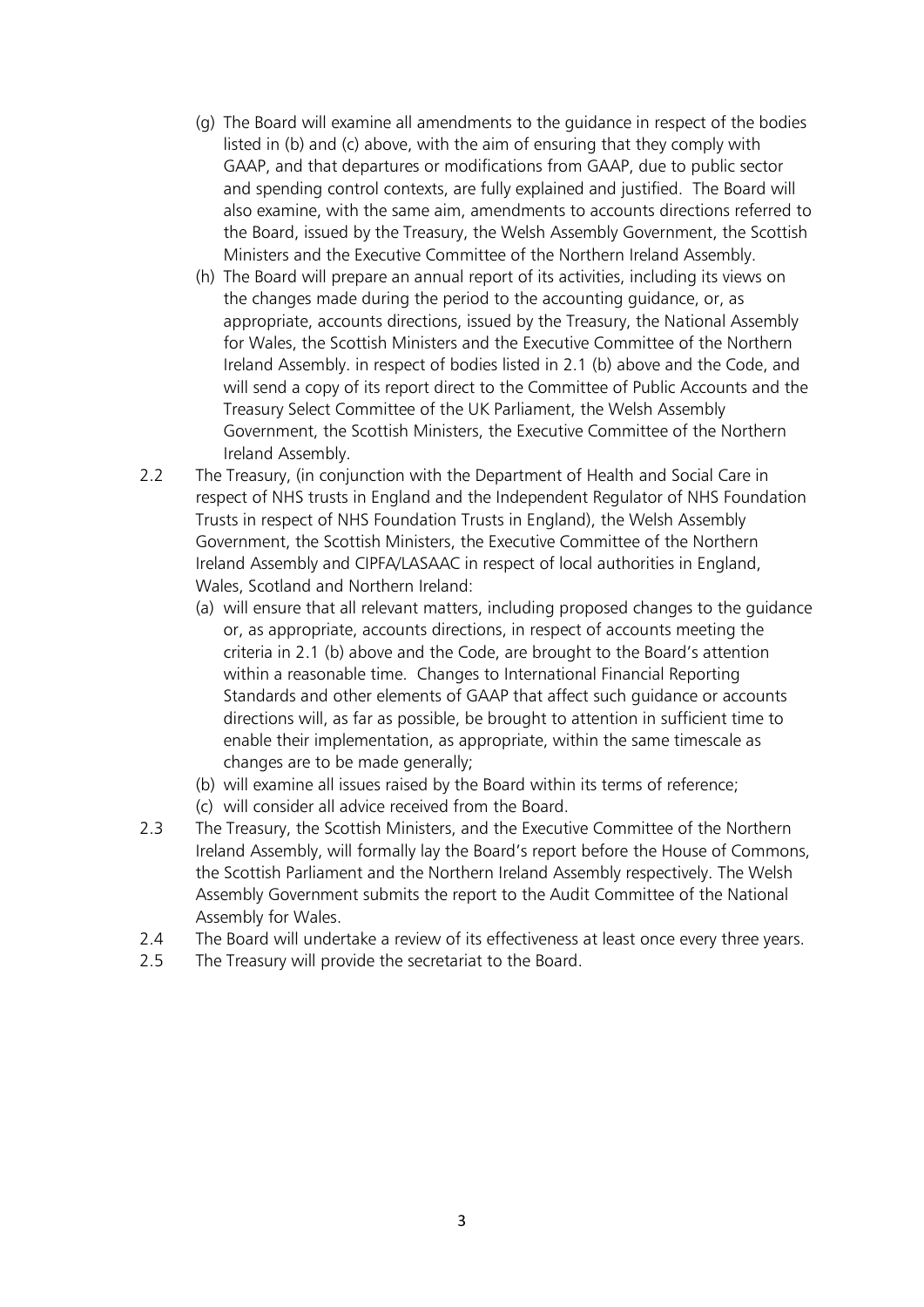## 3. Membership

3.1 The Board, analysed into four membership groupings will comprise:

#### Independent members

- An independent Chair, appointed following open advertisement, by the Head of the Government Finance Profession, with the consent of the Relevant Authorities;
- One member, a professional academic with relevant accounting or economics experience, appointed by the FRAB Nominations Committee following open advertisement;
- Two independent members, appointed by the FRAB Nominations Committee following open advertisement;
- One member nominated by the Financial Reporting Council.

#### Preparers/Users members

- Three members nominated by the Finance Directors of UK government departments from respectively, a department, a trading fund and a nondepartmental public body;
- One member nominated by the National Statistician;
- One member nominated by the Ministry of Housing, Communities, and Local Government;
- One member (local authority preparer) nominated by CIPFA/LASAAC from its membership.

#### Auditor members

- One member nominated by the Comptroller & Auditor General;
- Two members nominated by other public sector audit bodies.

#### Relevant Authorities members

- One member nominated by the Treasury;
- One member nominated by the Scottish Ministers;
- One member nominated by the Executive Committee of the Northern Ireland Assembly;
- One member nominated by the Welsh Assembly Government;
- One member nominated by the Department of Health and Social Care;
- One member nominated by NHS Improvement the Independent Regulator of NHS Foundation Trusts; and
- One member nominated by the Chartered Institute of Public Finance and Accountancy.
- 3.2 Nominations for FRAB membership will be considered by the FRAB Nominations Committee, in accordance with its terms of reference.